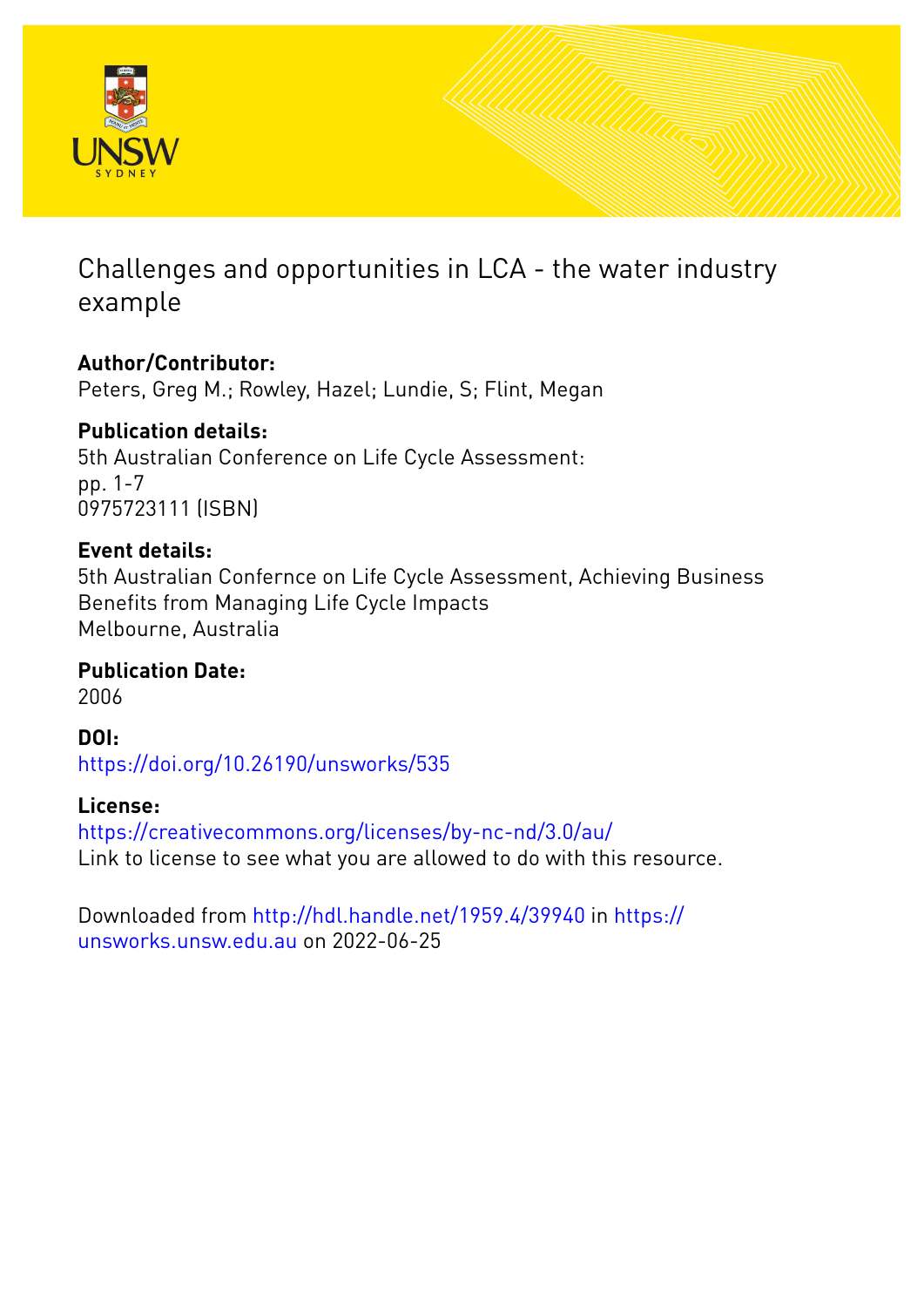# **CHALLENGES AND OPPORTUNITIES IN LCA – THE WATER INDUSTRY EXAMPLE**

Greg M. Peters<sup>a</sup>, Hazel V. Rowley<sup>a</sup>, Sven Lundie<sup>a</sup>, Megan Flint<sup>b</sup>

<sup>a</sup>Centre for Water and Wastewater Technology (CWWT), School of Civil and Environmental Engineering, UNSW Sydney NSW 2052 b South Australian Water Corporation, P.O. Box 1751, Adelaide SA 5001

> http://www.cwwt.unsw.edu.au g.peter[s@unsw.edu.au](mailto:Tim.Grant@rmit.edu.au)

#### **ABSTRACT**

**Challenges like population growth and climate change are maintaining a high level of dynamism in the water industry, resulting in large capital investments and the consideration of alternatives to conventional water supplies. In this environment, LCA is appreciated as a useful planning tool, but it has not yet achieved its full potential due to the lack of a national sustainability framework and other factors. In this paper, examples of recent LCAs in the water industry are discussed. The practical justification and resourcing of LCAs are examined. In addition, two case studies are presented illustrating how LCA can assist the planning process and the degree to which hybridisation presents a methodological challenge to traditional process LCA. Finally, the implications of the new WSAA Sustainability Framework for the future of LCA practice are discussed.** 

**Keywords: sustainability framework, water industry, hybrid LCA** 

#### **1. SETTING THE SCENE**

The water industry is changing rapidly and is investing in new infrastructure to cope with population growth and climate change. Australia's population is projected to grow from 19 million in 2000 to 23 million in 2020 [1]. Rainfall in existing catchments has reduced significantly since 1950 in what some scientists believe is a result of human-induced climate change [2]. To respond to these and other challenges, Sydney Water alone has spent an average of approximately half a billion dollars per year on new capital works [3] and expects to invest \$1.3 billion in a desalination plant if dam levels reach 30% [4]. One would imagine that this is a perfect environment for the growth and application of LCA. The method has indeed found a home in the water industry and this paper will describe several successful LCA projects which reflect the industry's growth. However, the full potential for LCA has not yet been achieved. This paper will examine some of the practical and methodological reasons why.

#### **2. AUSTRALIAN WATER INDUSTRY LCAs**

It should be noted that this is not a complete review. The authors are aware of LCAs completed in the water industry which are not published because they relate to politically contentious issues, and others which might be defined as greenhouse gas LCAs, but which are not labelled nor recognised as such. What follows is a discussion of key published LCAs.

The first ISO14040-compliant water industry LCA was a Sydney Water / CWWT study of alternative biosolids handling options [5]. Performed in 1999 and published in 2002, this study was also a first for its use of human health impact assessment factors that had been tuned to Australian conditions. Completing this study enabled Sydney Water planners to get a grip on LCA, what goes into it, and what kinds of results can be expected. This emboldened the organisation to embark on a comprehensive LCA of its overall business in 2001, the WaterPlan 21 LCA. Presented to the ALCAS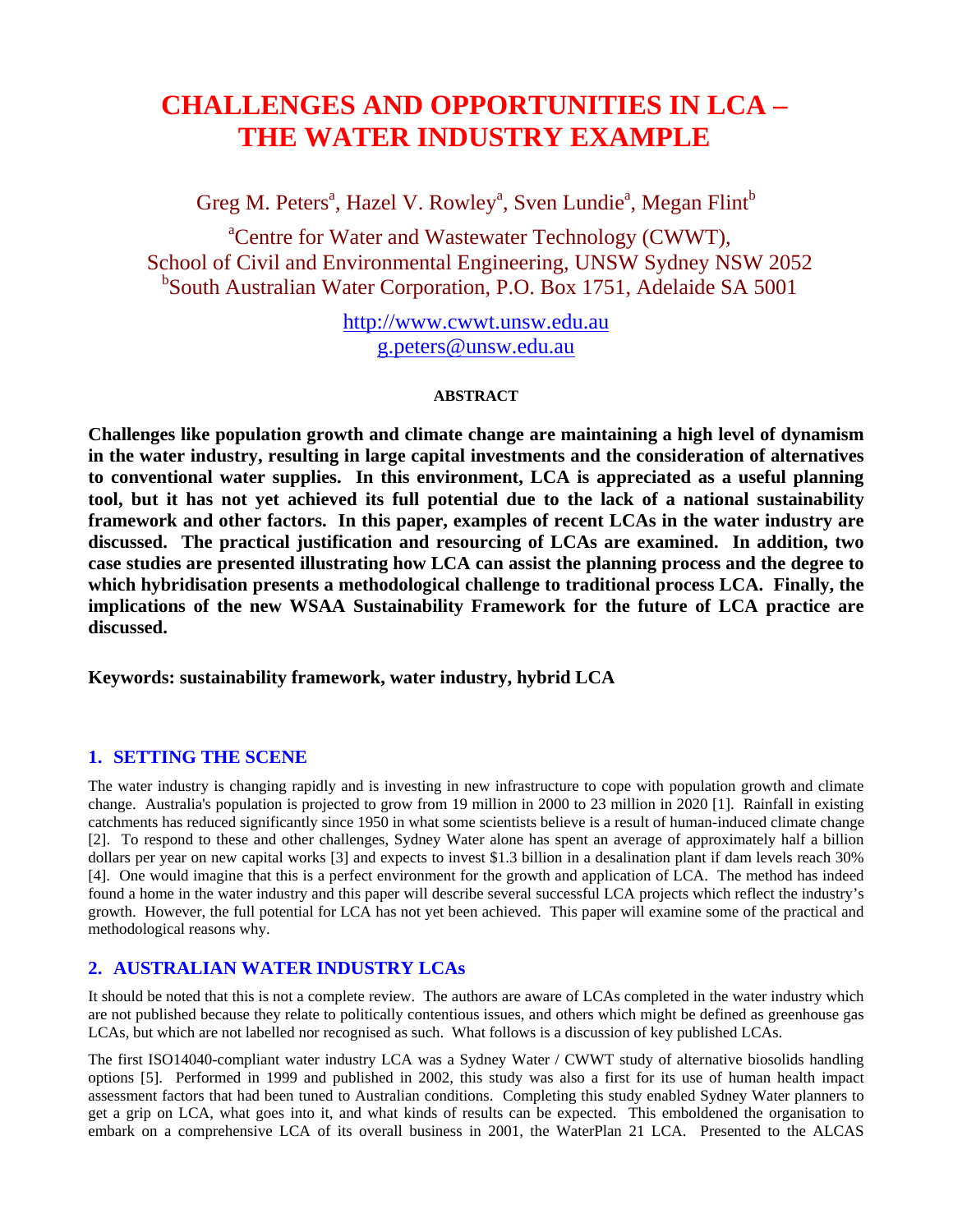conference in 2002 [6] and published in 2004 [7], this was the first LCA in the world to cover an entire water system for city with several million citizens, from the dams to the treated effluent outfalls.

In 2003, with the help of RMIT, Yarra Valley Water released its first LCA: a study of the sustainability of rainwater tanks [8]. The study interestingly demonstrated the significance of material and energy demands associated with using rainwater tanks, though the normalisation suggested their benefits outweigh the burdens. Yarra Valley Water has been very productive in the LCA field since then, performing studies on water-sensitive urban design for a greenfields area [9], the relative merits of pressure and gravity sewerage [10], and two studies on alternatives in pump and meter selection [11]. Yarra Valley Water currently has a project examining water services for a backlog area.

Sydney Water has also continued to produce LCAs: comparisons of alternative digestion technologies [12], alternatives in effluent disinfection [12], and alternatives in greenfields servicing [13]. The latter was a collaboration with a coalition of environmental groups called the Peak Environment Non-Government Organisations. The PENGOs' study examined some more radical alternatives than the Sydney Water had previously analysed in this way. Sydney Water is now pursuing two additional projects involving LCA of biosolids treatment alternatives.

South Australian Water has also been an Australian LCA pioneer, teaming with CWWT and Sydney Water in 2002 to perform its first LCA – a retrospective comparison of treatment alternatives at the Bolivar STP. Subsequently, SA Water has examined water supply alternatives (including desalination) for the Eyre Peninsula [14] and alternative reticulation options in its Adelaide water supply, which will be discussed further in this paper.

#### **3. EXAMPLE – HOPE VALLEY RESERVOIR LCA**

#### **3.1 Introduction**

SA Water was faced with a practical engineering decision – whether to keep repairing the Torrens Aqueduct, part of the connection between Kangaroo Creek Reservoir and to the Hope Valley Reservoir. Originally constructed in the 1870s, this 4.5 km of concrete open channels and tunnels had the benefits of operating under gravity, but presented increasing risks to public safety and the continuity of the water supply. An increase in emergency flow capacity was also desirable.

Three principal solutions were seen to the challenge of upgrading this part of Adelaide's water supply infrastructure [15]. The aqueduct could be refurbished: the channel covered, relined and repaired in some locations. The principal alternative was replacement of the aqueduct, with either a new pipeline or a pipeline laid within the existing aqueduct. These options were compared on the basis of capital and operating costs, and social and environmental impacts. The LCA formed part of the assessment of environmental impacts and was included in the multicriteria assessment.

One of the main differences between the options was the requirement for booster pumping in the new pipeline option during periods of high demand. In the new pipeline option analysed in the LCA, a booster pump was to be installed in an old building previously used to house chlorination equipment. For an average daily flowrate of 80 ML/d, the new pipeline option and the aqueduct options would be able to cope with demand. But for higher flowrates the booster pump would be required in order to reach demand flows. This would mean operating the pump on an average of 165 days per year.



**Figure 1: alternative delivery systems** 

Many LCAs of capital works options with considerable recurrent energy demands do not examine the energy consumed by the construction process. Since we expected that for one of our options (channel repair) the energy to be expended for the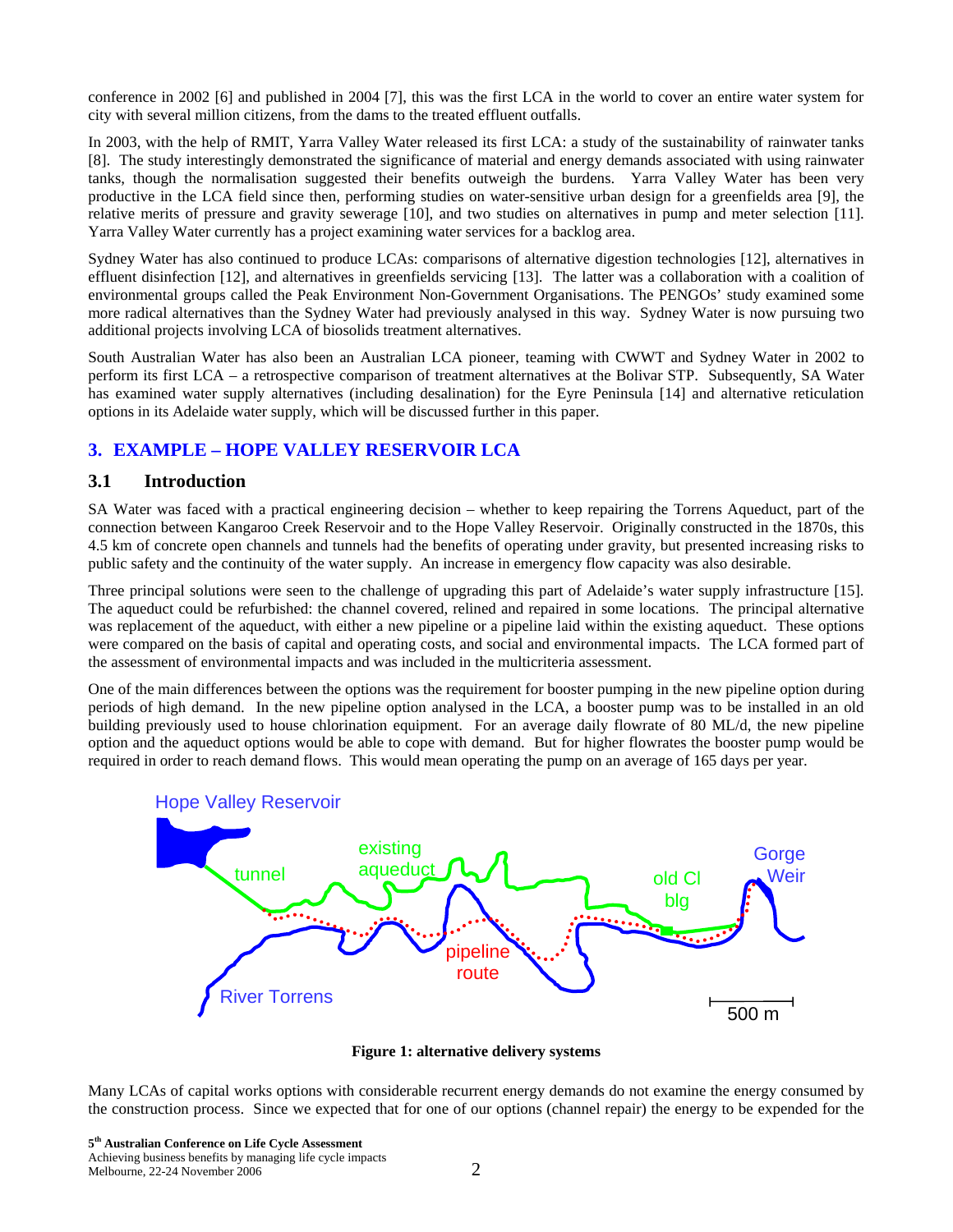initial repair and further maintenance over its lifespan would represent a considerable proportion of the total environmental burden, we decided to include energy used during construction in the inventory.

Another feature of this LCA was a degree of uncertainty associated with the lifespan of the distribution infrastructure. Consequently we analysed the three systems on two timespans: 25 years and 100 years. The principal difference in the LCI between these scenarios was in that addition to its proportionally higher ongoing maintenance needs, a significant refurbishment of the channel option would be expected after 50 years of operation.

This LCA included six indicator categories: total energy consumption; contribution to climate change; eutrophication potential; photochemical oxidant formation potential; human toxicity potential and marine ecotoxicity potential.



**Figure 2: options considered in the LCA** 

#### **3.2 Discussion of the results**

The results of the LCIA are shown in [Table 1.](#page-3-0) It is clear that despite operating as a peak pressure booster only, the pump in the new pipeline option played a dominant role in the comparison between the options. The two options making use of the existing channel performed better than the new pipeline option against all assessment categories, independently of the operational time frame of infrastructure. Over 100 years of operation, the pipe-in-channel option outperforms the other two options in all assessment categories. Over 25 years of operation, the comparison between the two channel-based options is less decisive. The channel repair option was superior in terms of energy consumption, eutrophication potential, photochemical oxidant potential and human toxicity potential, but the pipe-in-channel option was superior with respect to greenhouse gas emissions and marine ecotoxicity potential. On the other hand, when a standard error tolerance of 25% was applied to these results, it was only in the photochemical oxidant potential category that the channel repair option was superior over a 25 year timespan. When the period was extended to 100 years of operation, the pipe-in-channel option was significantly better in all assessment categories except eutrophication potential and photochemical oxidant potential. These results are shown graphically in Figures 1 and 2 with the results scaled relative to the pipe-in-channel option.

<span id="page-3-0"></span>

|                                 | channel repair<br>option |     | new pipeline<br>option |      | pipe-in-channel<br>option |            | units         |
|---------------------------------|--------------------------|-----|------------------------|------|---------------------------|------------|---------------|
| years of operation              | 25                       | 100 | 25                     | 100  | 25                        | <b>100</b> |               |
| <b>LCA</b> indicator            |                          |     |                        |      |                           |            |               |
| Total energy consumption        | 86                       | 174 | 275                    | 943  | 87                        | 87         | TJ            |
| Greenhouse gas emissions        | 8.7                      | 18  | 21                     | 74   | 7.0                       | 7.0        | kt $CO2$ -e   |
| Eutrophication potential        | 198                      | 406 | 439                    | 1061 | 292                       | 292        | t $O_2$ -e    |
| Photochemical oxidant potential | 2.0                      | 4.2 | 3.8                    | 6.3  | 3.8                       | 3.8        | t $C_2H_4$ -e |
| Human toxicity potential        | 6.2                      | 13  | 12                     | 40   | 6.7                       | 6.7        | t DCB-e       |
| Marine ecotoxicity potential    | 20                       | 41  | 62                     | 236  | 18                        | 18         | kt DCB-e      |

#### **Table 1: LCIA results**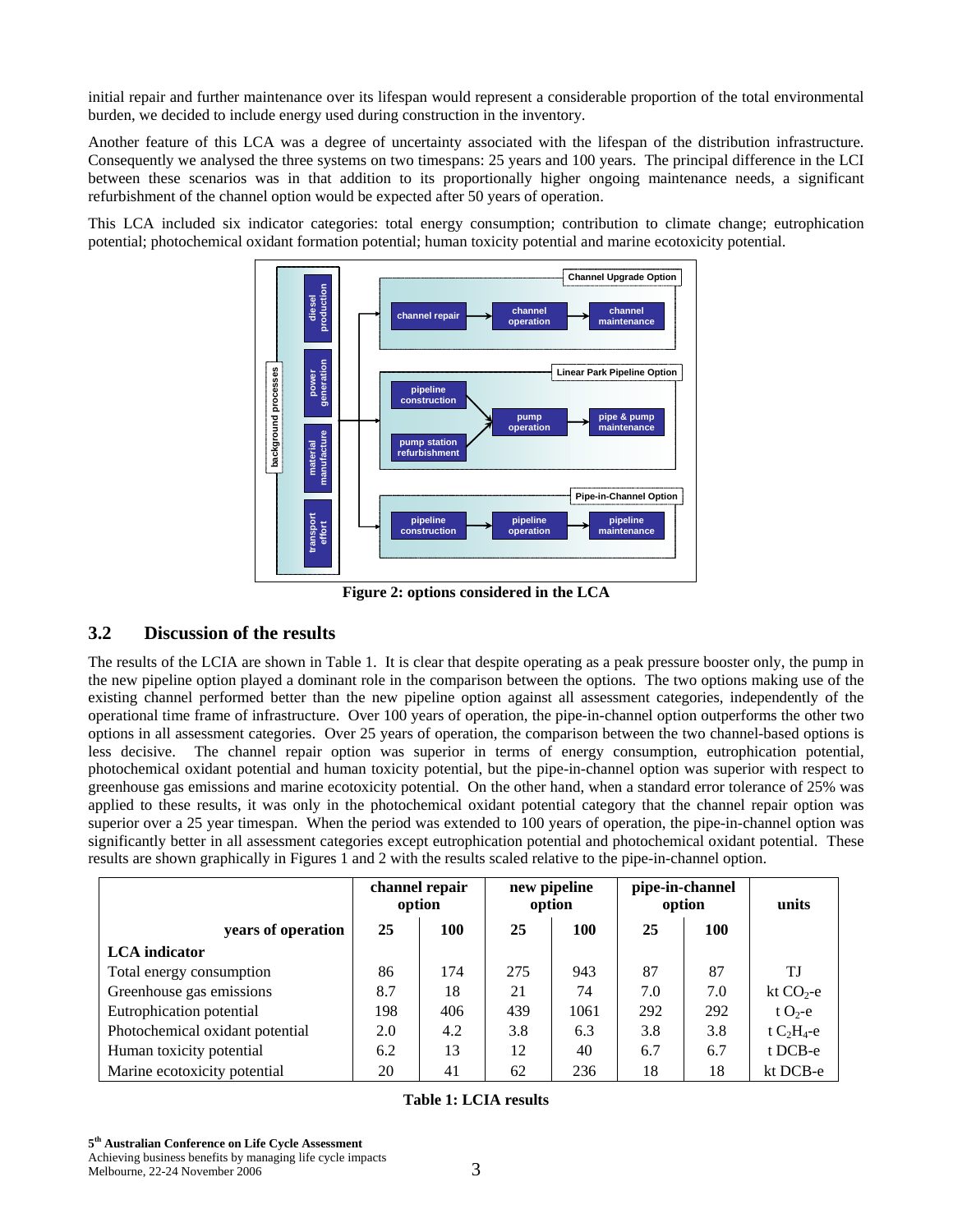Looking at some of the impact category results for the 25 year analysis in detail we can see that in the case of the channel repair option most of the greenhouse gas emissions are embodied in materials, such as concrete (42%) and steel (46%), while only a small portion of the emissions result from the use of diesel-fuelled construction equipment. Contrary to the authors' expectations, this contrasts with the results of the pipe-in-channel option, where the energy associated with the construction process is a significant portion of the overall performance of this option. The performance of the pipeline option is determined by operational energy inputs for water pumping, i.e. 82% of total contribution to climate change, and less energy demand occurs during construction or the manufacturing of materials, i.e. 10% and 9% respectively. The strong connection between energy consumption and contributions to climate change is due to the source of the vast majority of the energy being fossil-fuelled electrical power stations.



In many LCAs the consumption of electricity has a controlling influence on several impact categories (for example, greenhouse gas emissions – see [Table 2\)](#page-4-0), but in this and other LCAs we also find impact categories that are dominated by other inventory items. An example of this is shown in [Table 3](#page-4-1) below. The production of materials causes the largest contribution to the eutrophication potential of the channel repair option due to nitrogen oxide emissions during the production of concrete and steel. Nitrogen oxide emissions are also responsible for construction impacts for the other two options. Almost half of the environmental burden is due to electricity generation in the new pipeline option, while the construction process dominates the production of materials in the pipe-in-channel option. The production and combustion of diesel fuel in the construction equipment are the key processes.

| Option                     |                  | Channel repair | New pipeline | Pipe-in-channel |  |
|----------------------------|------------------|----------------|--------------|-----------------|--|
| <b>Total GHG emissions</b> | kt<br>$CO2$ -e/a | 8.7            |              | 7.0             |  |
| construction materials     | $\frac{0}{0}$    | 88             | 8.5          | 70              |  |
| construction energy        | $\frac{0}{0}$    | 11             | 9.6          | 30              |  |
| operational materials      | $\frac{0}{0}$    | 0.9            |              |                 |  |
| operational energy         | $\frac{0}{0}$    | 0.5            | 82           |                 |  |
| Total GHG emissions        | $\frac{0}{0}$    | 100            | 100          | 100             |  |

<span id="page-4-1"></span><span id="page-4-0"></span>

| Option                 |          | Channel repair | New pipeline | Pipe-in-channel |  |
|------------------------|----------|----------------|--------------|-----------------|--|
| <b>Total EP</b>        | t $O2/a$ | 198            | 439          | 292             |  |
| construction materials | %        | 50             | 4.7          | 28              |  |
| construction energy    | $\%$     | 47             | 48           |                 |  |
| operational materials  | $\%$     | 0.5            |              |                 |  |
| operational energy     | $\%$     | 2.1            |              |                 |  |
| <b>Total EP</b>        |          |                | 10C          |                 |  |

**Table 3: Eutrophication potential by activity**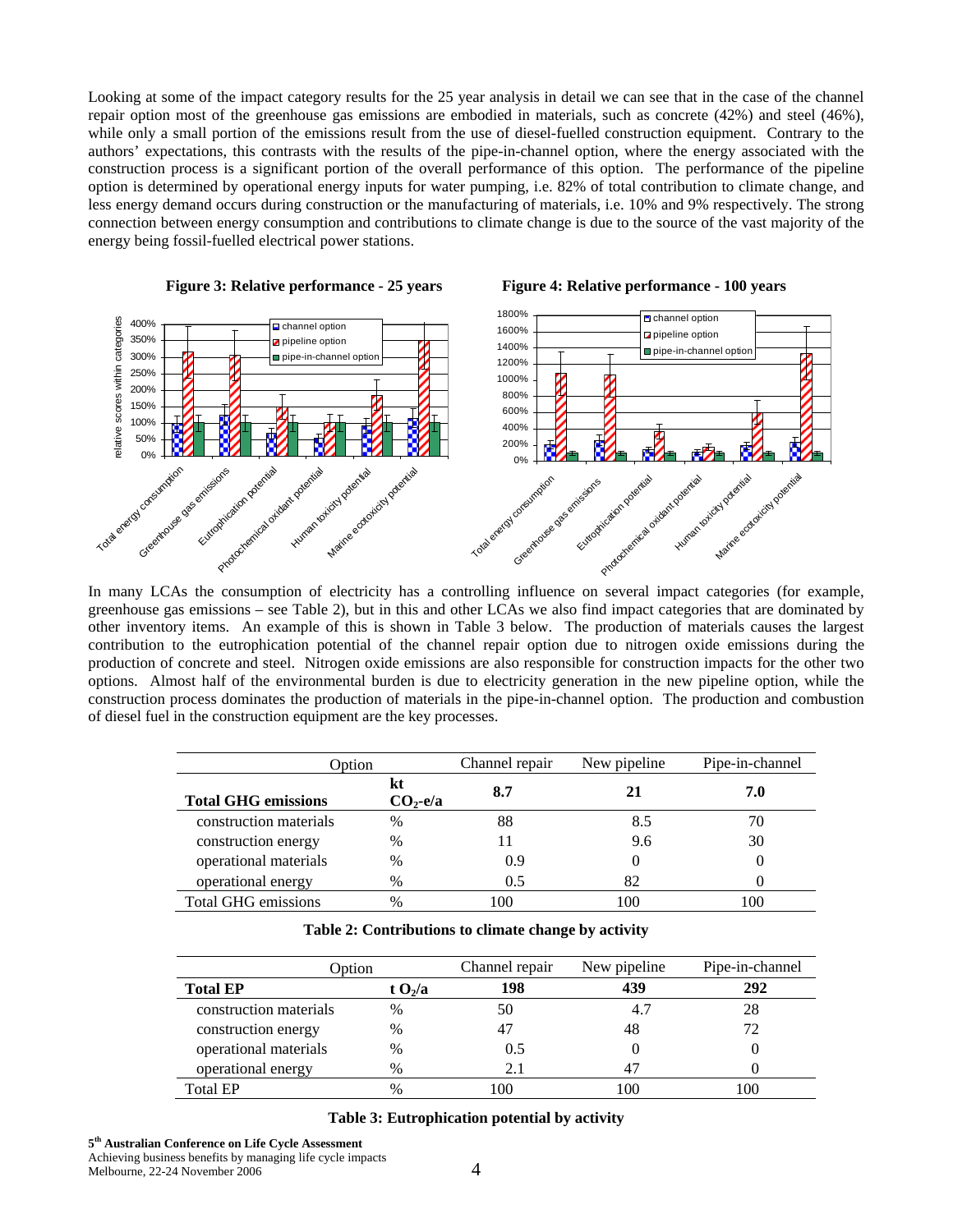#### **3.3 Outcomes**

The LCA was considered by SA Water in conjunction with analysis of social impacts, capital and operating costs and a detailed risk assessment. While generally speaking the LCA indicated that the channel repair or pipe-in-channel options were preferable to the new pipeline, cost and risk characteristics favoured the latter. For this reason, the pipeline design was further refined. The LCA indicated that the key issue with the design was the need for booster pumping. The pipeline design diameter was increased by 75% to 1.75 m, with the consequence that the frictional headloss from one end to the other was significantly reduced and the need for a booster pump was eliminated. The SA Government has since announced that the new pipeline is the preferred option.

Under the preferred option, the aqueduct land reserve becomes surplus to SA Water's requirements. This reserve, approximately 51 hectares in area, is highly valued by the local community and is a significant green buffer area in metropolitan Adelaide. A recent survey noted the presence of 2.3 hectares of native blue gum woodland, an asset valued highly due to its urban location. It is the stated intent of the Government to incorporate the surplus aqueduct reserve into the Linear Park system and preserve it for future generations [16].

#### **4. LOOKING FORWARD – METHODOLOGICAL ISSUES**

Changes to LCA methods will present a challenge to LCA practitioners. We may, for example, expect LCA impact assessment methodologies to be continuously refined as new climatological and toxicological data are produced to enhance our assessment of greenhouse gas and organic chemical emissions. For those who favour them, category aggregation processes such as Eco-Indicator 99 will presumably continue to be debated and developed. Another key development is the idea of LCA hybridisation with input-output analysis [17]. This area is still highly dynamic but holds the promise of combining the best of both worlds – greater responsiveness to unique elements of the processes being evaluated (thanks to the use of process LCA data) and greater system completeness (thanks to input-output modelling of supply chains). CWWT has been collaborating with the University of Sydney to develop this general area further. This paper will summarise a recent case-study.

#### **4.1 Hybrid LCA application to Sydney Water**

In this case study, the authors developed a tiered hybrid LCA model and applied it to a functional unit of *the operations of Sydney Water in 2002/03*. First, process-based LCA results [7] were scaled to the reference year using the ratio of total water supplied in the previous study and in the reference year. 'Water use' was also redefined to be consistent with the definition of water use in the input-output analysis (i.e. losses, leakage and use within Sydney Water operations, rather than total water distributed). The authors constructed an input-output model of the Australian economy using data from the Australian Bureau of Statistics [18]. The input-output model was extended to carry out a hybrid analysis according to the method described by Rowley [19]. Environmental emissions data for 2002/03 were obtained from the National Pollutant Inventory (NPI) [20] and were allocated to industry sectors and emission compartments. Primary energy usage and greenhouse gas emissions data have been allocated to industry sectors in previous work [17], as have water use data [21]. Sydney Water expenditure data for 2001/02 were derived from Lenzen *et al.* [22]. For all methods, characterisation for human toxicity and ecotoxicity was carried out using updated characterisation factors from Lundie *et al.* [23].

Preliminary analysis demonstrated that in general, the results of a pure input-output analysis were considerably less reliable than the process-based results. This was especially true for the estimation of zero-order burdens. Therefore, a modified approach was used to calculate the input-output-based results. This modified approach is technically a form of tiered hybrid analysis, with the interface set between the zero-order and higher-order processes. In fact, this type of approach has been used to improve the accuracy of Australian input-output analysis in the literature (e.g. in much of the work of Lenzen) but has not been promoted as a hybrid approach. Thus, the input-output results are not purely input-output-based, because the zero-order environmental burdens were estimated from Sydney Water publications [24] and Sydney Water reports to the NPI [20].

As shown in [Figure 5](#page-6-0), the input-output-based result for freshwater aquatic ecotoxicity potential was smaller than the process-based result. Inspection of the data revealed that the process-based result was dominated by copper emitted to agricultural soil during application of biosolids (48%), and freshwater nickel emissions by inland wastewater treatment plants (22%). By contrast, 99.9% of the zero-order result in the input-output result was caused by chlorine emissions to freshwater. The input-output analysis did not capture the more significant downstream emissions. The hybrid analysis is able to compensate for the truncation error of the process analysis whilst retaining the downstream burdens to give a more complete picture of the total burden.

The results for marine aquatic ecotoxicity were interesting because in the initial analysis, the zero-order burden in the inputoutput analysis was calculated to be approximately 120 times the magnitude of the process-based result. Inspection of the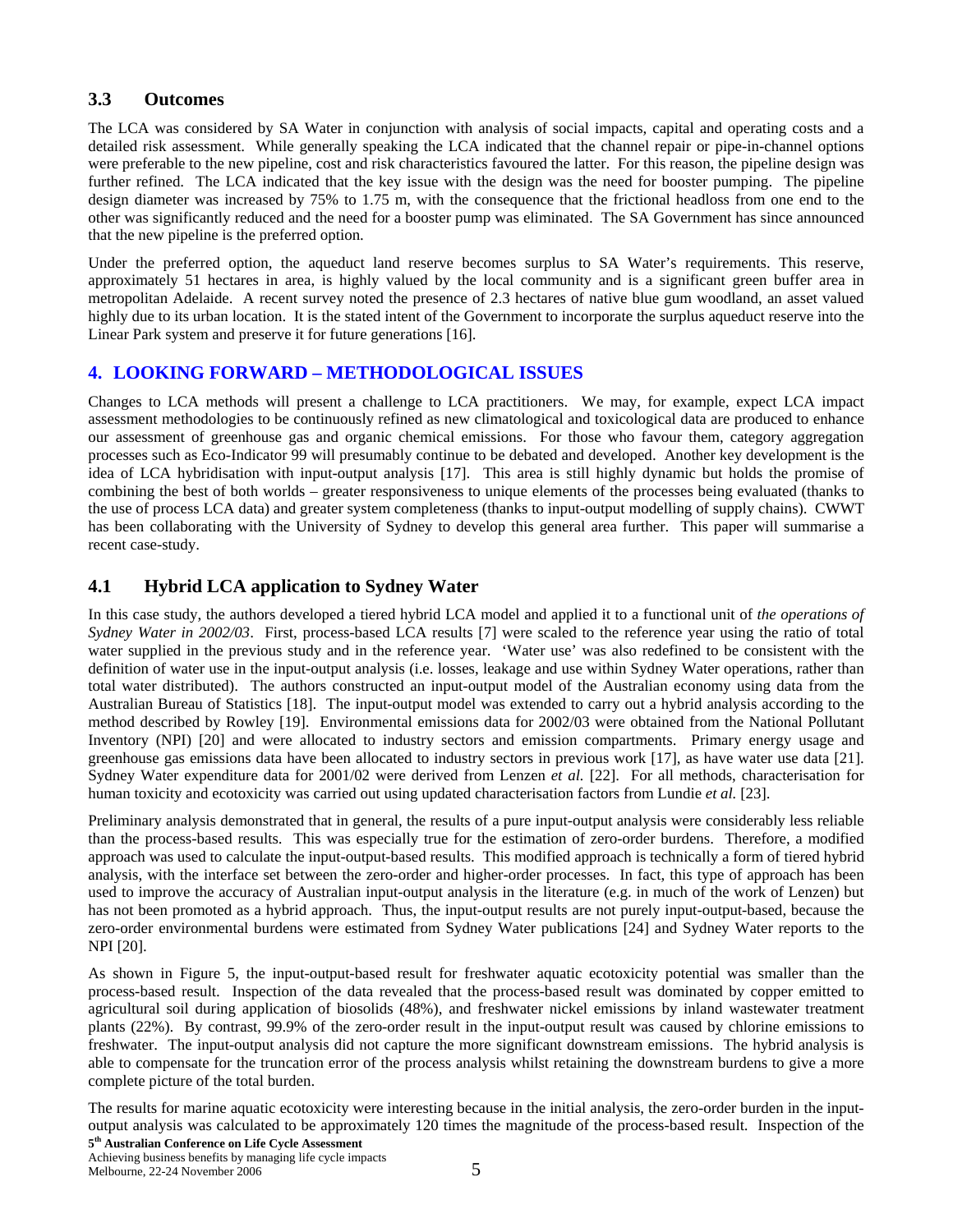datasets revealed that this was primarily attributable to fluoride compounds emitted to water. Fluoride compounds were not reported in the process analysis but appear in the NPI substance list so the results of analysis based on these two different datasets in their original states are not comparable. This serves as a reminder that data consistency is critical to comparing options and that strategic assessment tools like LCA are better-suited to comparative analyses (between systems or products) than to drawing conclusions about the absolute impacts of one process. To overcome this problem in the analysis, the datasets were standardised by removing emissions of fluoride compounds to water by the water and wastewater industry sector from the NPI dataset. The revised results reveal a large contribution from higher-order processes in the input-outputbased result.

The usefulness of the hybrid model is demonstrated to its full potential in the case of both of these indicators, by adding the truncated portion of the input-output (upstream) burden to the process burden, independent of the relative magnitude of those two results.



**Figure 5: Comparison of process LCA, I/O LCA and hybrid LCA results** 

<span id="page-6-0"></span>In the case of primary energy usage, the hybrid analysis is also particularly useful. Had the process and input-output analyses been carried out independently of the hybrid, the analyst would most likely have concluded that since the results were almost identical, they both gave a reasonably 'correct' answer. However, the hybrid analysis reveals that this similarity is in fact coincidental, and that a more accurate result is around 30% greater than either of the other results.

This case study supports the largely theoretical claims in the literature about the relative merits and drawbacks of process and input-output analysis. Each method has the potential to highlight different aspects of the system. This is particularly useful in the water services industry where there has been much debate about whether the greatest environmental burden is caused by nutrient discharge (zero-order) or electricity use (higher-order).

From an environmental management perspective, it would be beneficial to consider the three methodologies in parallel. In particular, this study has highlighted the potential for differences in reporting frameworks to cause massive anomalies between methods if they are applied without detailed interpretation. This suggests that there may be a high level of analytical risk associated with application of input-output tools by non-specialists.

#### **4.2 LCA in a sustainability framework**

The Water Services Association of Australia (WSAA) hired a consortium of researchers representing members of the Centre for Water and Waste Technology and the School of Civil and Environmental Engineering (UNSW, Sydney), Sustainable Water Division of the NSW Department of Commerce (Sydney) and Chalmers Industriteknik (Chalmers University, Sweden), to develop a sustainability framework for evaluating urban water systems. The objective of the project was to develop a common methodology for evaluating the overall sustainability of alternative options for urban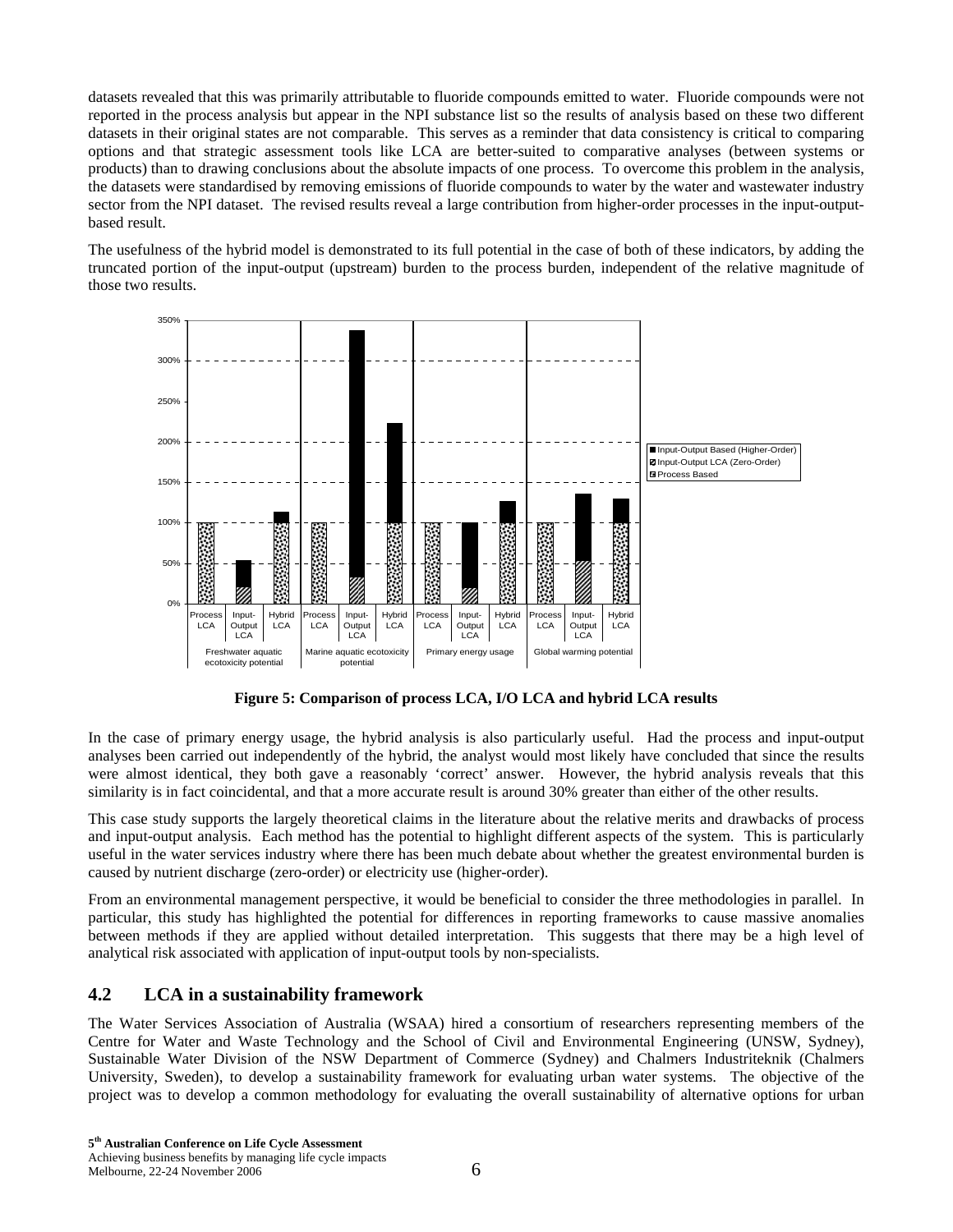water systems. This includes large-scale options for cities as well as configurations of water sensitive urban designs or single high rise developments.

The project produced a report outlining a six-phase planning process for the evaluation of alternatives [25]. It is not the purpose of this paper to summarise the report (see [26]), but key elements to note are that it concludes that community engagement (rather than mere information) is a critical part of the planning process, and that the evaluation of alternatives needs to be underpinned by an adequate level of quantitative assessment. Tools such as LCA are recommended by the framework to empower stakeholders weighing up the competing advantages of alternative options. Practitioners may need to be prepared to explain LCA to a wider audience than before.

It is worth noting here that the framework is not prescriptive about the level of detail at which an LCA ought to be performed as part of the planning process. At the simplest level, an LCA could consist of an analysis of the embodied greenhouse gas emissions of materials and energy used, normalised to the expected service life of the components of a product or process – a "greenhouse gas LCA". Such analysis is more widespread than preliminary or full LCAs, and is often not called LCA as such. For relatively simple decisions, this may be an adequate level of strategic environmental assessment.

#### **5. LOOKING FORWARD – PRACTICAL ISSUES**

Fundamentally, LCA application has grown in the water industry because of internal interest rather than regulatory demand. Forward-looking engineers, environmental scientists and managers request them because they foresee the value LCA can add to the evaluation of alternatives and the improvement of option designs. In one case, a new graduate engineer arrived with a desire to ensure environmental issues could be considered as quantitatively as financial ones during the planning process. A bottom-up process of promoting the methodology ensued. In another case, it appears the arrival of a new CEO with a desire to enhance the organisation's sustainability rapidly facilitated the organisation's adoption of LCA processes, so the change was relatively top-driven. And when a few organisations start doing LCA, the others are forced to ask "Why don't we?" – encouraging lateral diffusion.

Institutional mentalities may be a key determinant in the success or otherwise of LCA application. Crisis situations sometimes lead to requests for LCA application, but the level of urgency associated with crisis mentalities makes it difficult to obtain meaningful results in the allowable timeframes. Nor is it easy to do LCA when decisionmakers already have a clear preference for an option and feel they just have to 'pass the environment test' by doing an LCA. Placing LCA in a general sustainability framework as the WSAA project has done should also help engineers and managers understand the role it can usefully play early in the planning process, and encourage proactive use rather than allowing the crisis management of sustainability issues seen recently in several Australian water supplies.

Resourcing LCAs is not always easy. The two principal approaches might be labelled "external" and "internal". In common with other "new" activities, water service providers begin with the external model - purchasing LCA consulting services while they learn about the method and how to do it. The advantages are that this avoids placing a burden on existing staff before the need has been demonstrated. The cost of completing such LCAs can be associated with the capital works budget – the money coming from the particular projects being assessed. This seems to be easier for organisations to justify than finding the money via operational budgets, although sometimes research and development budgets can be used.

Once it is clear to management that it intends to pursue LCA application, the external model may seem expensive and slow. Three Australian water service providers (Sydney Water, Yarra Valley Water and South Australian Water) have made the extra step of developing internal LCA providers. This has involved purchasing one of the two major LCA software packages (GaBi 4 in two cases, SimaPro in the other) and training staff in its application. The external service providers are called on from time to time to maintain the internal skill base (which is not difficult to justify when organisations have a training budget), or to assist with large projects when extra staff are needed.

#### **6. CONCLUSIONS**

The Australian water industry is adopting LCA at a moderate pace driven by its own high rate of change and the need to adequately evaluate alternative investments from an environmental perspective. It is natural that some of the larger water service providers have led the way, given the resources that LCA demands. Innovation in the methodology will change the service LCA practitioners offer, but the method is mature enough to be a necessary component within a sustainability framework for strategic planning. While in the past the key limitations to LCA application may have been a perception of its value, or data availability, today the rate-limiting issue is the ability of organisations to equip themselves with internal LCA skills.